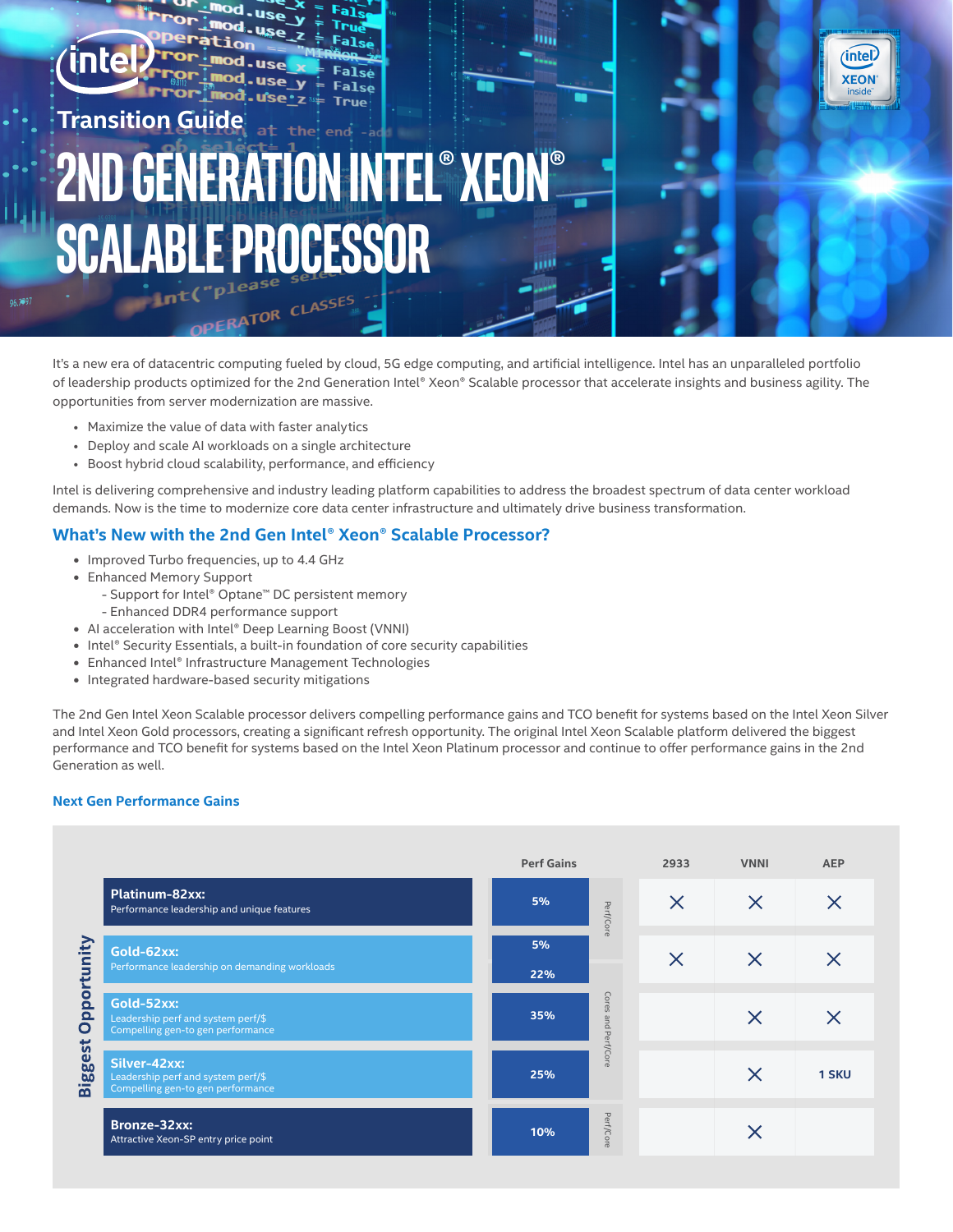## **SKU Decoder**

Help customers transition to 2nd Gen Intel Xeon Scalable processors. Familiarize yourself with the product numbering convention and understand which SKUs represent the biggest opportunity for your customers.

## **2nd Gen Intel® Xeon® Processor Scalable Family Product Numbering Convention**



#### **SKU list**

| Intel <sup>®</sup> Xeon <sup>®</sup><br><b>Scalable Processor</b><br><b>Name</b> | <b>Product Code</b> | <b>Clock</b><br><b>Speed</b> | Intel <sup>®</sup> UPI<br><b>Speed</b> | <b>Intel<sup>®</sup></b><br>smart<br>cache | <b>Max memory</b><br>speed | No of cores/<br>threads | <b>Intel<sup>®</sup></b><br>HT. | Intel <sup>®</sup> Turbo<br>boost<br>technology | <b>Power</b> | <b>Intel<sup>®</sup></b><br>Optane <sup>™</sup> DC<br>persistent<br>memory |
|----------------------------------------------------------------------------------|---------------------|------------------------------|----------------------------------------|--------------------------------------------|----------------------------|-------------------------|---------------------------------|-------------------------------------------------|--------------|----------------------------------------------------------------------------|
| Platinum 8280                                                                    | CD8069504228001     | 2.7                          | 10.40GT/sec                            | 38.5M                                      | DDR4-2933                  | 28/56                   | Yes                             | $\overline{c}$                                  | 205W         | Yes                                                                        |
| Platinum 8276                                                                    | CD8069504195501     | 2.2                          | 10.40GT/sec                            | 38.5M                                      | DDR4-2933                  | 28/56                   | Yes                             | $\overline{c}$                                  | 165W         | Yes                                                                        |
| Platinum 8270                                                                    | CD8069504195201     | 2.7                          | 10.40GT/sec                            | 35.75M                                     | DDR4-2933                  | 26/52                   | Yes                             | $\overline{c}$                                  | 205W         | Yes                                                                        |
| Platinum 8268                                                                    | CD8069504195101     | 2.9                          | 10.40GT/sec                            | 35.75M                                     | DDR4-2933                  | 24/48                   | Yes                             | $\overline{c}$                                  | 205W         | Yes                                                                        |
| Platinum 8260                                                                    | CD8069504201101     | 2.4                          | 10.40GT/sec                            | 35.75M                                     | DDR4-2933                  | 24/48                   | Yes                             | $\overline{c}$                                  | 165W         | Yes                                                                        |
| Platinum 8256                                                                    | CD8069504194701     | 3.8                          | 10.40GT/sec                            | 16.5M                                      | DDR4-2933                  | 4/8                     | Yes                             | $\overline{c}$                                  | 105W         | Yes                                                                        |
|                                                                                  | BX806958256         |                              |                                        |                                            |                            |                         |                                 |                                                 |              |                                                                            |
| Platinum 8253                                                                    | CD8069504194601     | 2.2                          | 10.40GT/sec                            | 22M                                        | DDR4-2933                  | 16/32                   | Yes                             | $\overline{c}$                                  | 125W         | Yes                                                                        |
| <b>Gold 6254</b>                                                                 | CD8069504194501     | 3.1                          | 10.40GT/sec                            | 24.75M                                     | DDR4-2933                  | 18/36                   | Yes                             | $\overline{c}$                                  | 200W         | Yes                                                                        |
| <b>Gold 6252</b>                                                                 | CD8069504194401     | 2.1                          | 10.40GT/sec                            | 35.75M                                     | DDR4-2933                  | 24/48                   | Yes                             | $\overline{c}$                                  | 150W         | Yes                                                                        |
|                                                                                  | BX806956252         |                              |                                        |                                            |                            |                         |                                 |                                                 |              |                                                                            |
| <b>Gold 6248</b>                                                                 | CD8069504194301     | 2.5                          | 10.40GT/sec                            | 27.5M                                      | DDR4-2933                  | 20/40                   | Yes                             | $\overline{c}$                                  | <b>150W</b>  | Yes                                                                        |
|                                                                                  | BX806956248         |                              |                                        |                                            |                            |                         |                                 |                                                 |              |                                                                            |
| <b>Gold 6244</b>                                                                 | CD8069504194202     | 3.6                          | 10.40GT/sec                            | 24.75M                                     | DDR4-2933                  | 8/16                    | Yes                             | $\overline{c}$                                  | <b>150W</b>  | Yes                                                                        |
| <b>Gold 6242</b>                                                                 | CD8069504194101     | 2.8                          | 10.40GT/sec                            | 22M                                        | DDR4-2933                  | 16/32                   | Yes                             | $\overline{c}$                                  | 150W         | Yes                                                                        |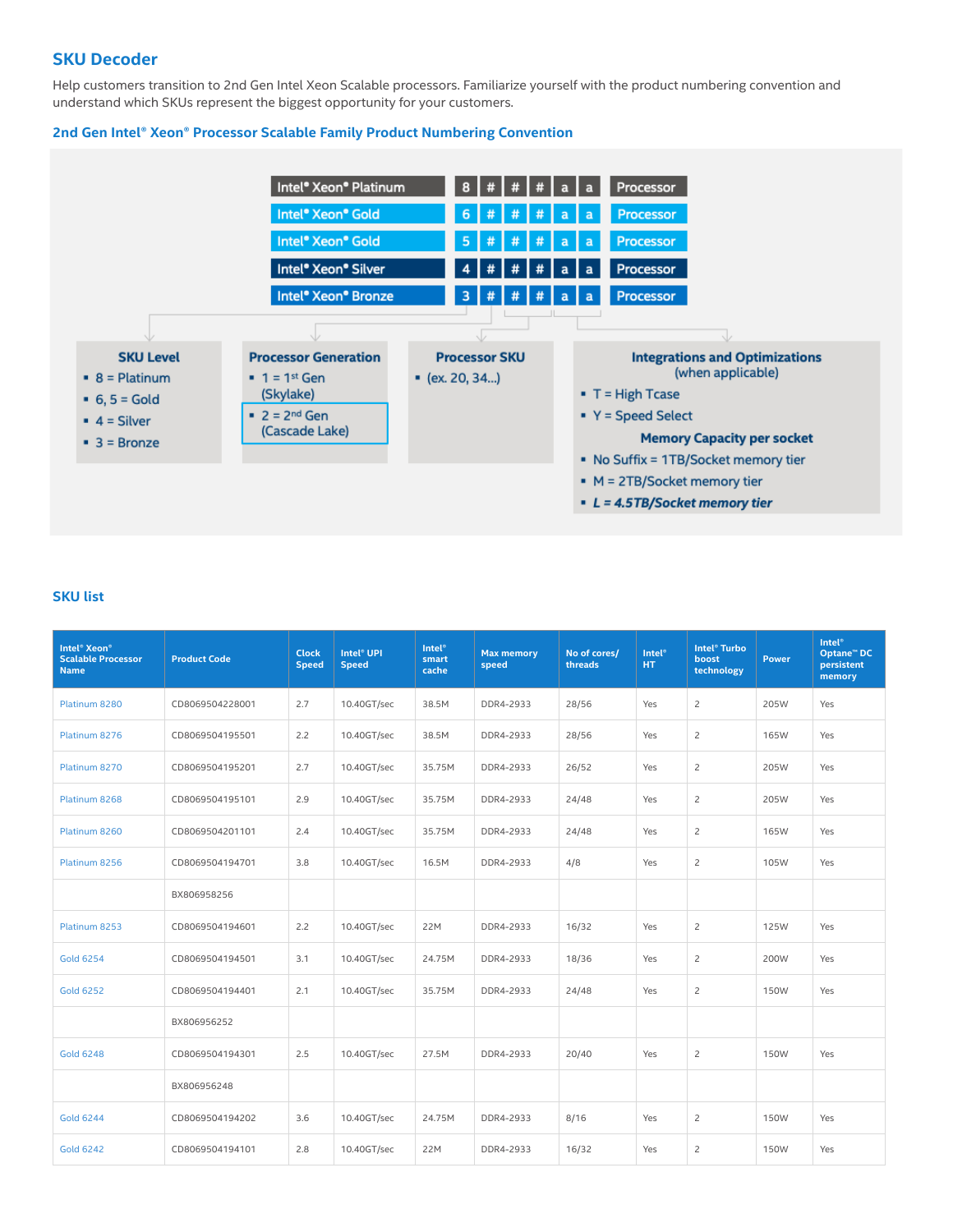| Intel <sup>®</sup> Xeon <sup>®</sup><br><b>Scalable Processor</b><br><b>Name</b> | <b>Product Code</b> | <b>Clock</b><br><b>Speed</b> | Intel <sup>®</sup> UPI<br><b>Speed</b> | <b>Intel<sup>®</sup></b><br>smart<br>cache | <b>Max memory</b><br>speed | No of cores/<br>threads | <b>Intel<sup>®</sup></b><br>HT. | Intel <sup>®</sup> Turbo<br>boost<br>technology | <b>Power</b> | <b>Intel<sup>®</sup></b><br><b>Optane™ DC</b><br>persistent<br>memory |
|----------------------------------------------------------------------------------|---------------------|------------------------------|----------------------------------------|--------------------------------------------|----------------------------|-------------------------|---------------------------------|-------------------------------------------------|--------------|-----------------------------------------------------------------------|
|                                                                                  | BX806956242         |                              |                                        |                                            |                            |                         |                                 |                                                 |              |                                                                       |
| <b>Gold 6240</b>                                                                 | CD8069504194001     | 2.6                          | 10.40GT/sec                            | 24.75M                                     | DDR4-2933                  | 18/36                   | Yes                             | $\overline{c}$                                  | 150W         | Yes                                                                   |
|                                                                                  | BX806956240         |                              |                                        |                                            |                            |                         |                                 |                                                 |              |                                                                       |
| <b>Gold 6230</b>                                                                 | CD8069504193701     | 2.1                          | 10.40GT/sec                            | 27.5M                                      | DDR4-2933                  | 20/40                   | Yes                             | $\overline{c}$                                  | 125W         | Yes                                                                   |
|                                                                                  | BX806956230         |                              |                                        |                                            |                            |                         |                                 |                                                 |              |                                                                       |
| <b>Gold 5222</b>                                                                 | CD8069504193501     | 3.8                          | 10.40GT/sec                            | 16.5M                                      | DDR4-2666                  | 4/8                     | Yes                             | $\overline{c}$                                  | 105W         | Yes                                                                   |
| <b>Gold 5220</b>                                                                 | CD8069504214601     | 2.2                          | 10.40GT/sec                            | 24.75M                                     | DDR4-2666                  | 18/36                   | Yes                             | $\overline{c}$                                  | 125W         | Yes                                                                   |
|                                                                                  | BX806955220         |                              |                                        |                                            |                            |                         |                                 |                                                 |              |                                                                       |
| <b>Gold 5218</b>                                                                 | CD8069504193301     | 2.3                          | 10.40GT/sec                            | 22M                                        | DDR4-2666                  | 16/32                   | Yes                             | $\overline{c}$                                  | 125W         | Yes                                                                   |
|                                                                                  | BX806955218         |                              |                                        |                                            |                            |                         |                                 |                                                 |              |                                                                       |
| <b>Gold 5217</b>                                                                 | CD8069504214302     | 3                            | 10.40GT/sec                            | <b>11M</b>                                 | DDR4-2666                  | 8/16                    | Yes                             | $\overline{c}$                                  | 125W         | Yes                                                                   |
| <b>Gold 5215</b>                                                                 | CD8069504214002     | 2.5                          | 10.40GT/sec                            | 13.75M                                     | DDR4-2666                  | 10/20                   | Yes                             | $\overline{2}$                                  | 85W          | Yes                                                                   |
| Silver 4216                                                                      | CD8069504213901     | 2.1                          | 10.40GT/sec                            | 22M                                        | DDR4-2400                  | 16/32                   | Yes                             | $\overline{c}$                                  | 100W         |                                                                       |
|                                                                                  | BX806954216         |                              |                                        |                                            |                            |                         |                                 |                                                 |              |                                                                       |
| Silver 4215                                                                      | CD8069504212701     | 2.5                          | 10.40GT/sec                            | 11M                                        | DDR4-2400                  | 8/16                    | Yes                             | $\overline{c}$                                  | 85W          | Yes                                                                   |
| Silver 4214                                                                      | CD8069504212601     | 2.2                          | 10.40GT/sec                            | 16.5M                                      | DDR4-2400                  | 12/24                   | Yes                             | $\overline{2}$                                  | 85W          |                                                                       |

# **Sales Support for the 2nd Gen Intel Xeon Scalable Platform**

### **Training**

Selling 2nd Generation Intel® Xeon® Scalable processors and the Latest Memory Innovations: *[http://channeltraining.intel.com/diweb/gateway/](http://channeltraining.intel.com/diweb/gateway/init/1/f/catalog*2Fitem*2Feid*2F295828 ) [init/1/f/catalog\\*2Fitem\\*2Feid\\*2F295828](http://channeltraining.intel.com/diweb/gateway/init/1/f/catalog*2Fitem*2Feid*2F295828 )*

Selling 2nd Generation Intel® Xeon® Scalable processors Workload-Optimized SKUs: *[http://channeltraining.intel.com/diweb/gateway/init/1/f/](http://channeltraining.intel.com/diweb/gateway/init/1/f/catalog*2Fitem*2Feid*2F295828) [catalog\\*2Fitem\\*2Feid\\*2F295828](http://channeltraining.intel.com/diweb/gateway/init/1/f/catalog*2Fitem*2Feid*2F295828)*

## **Sales Tools & Resources**

Selling Resources: *[intel.com/itp-xeonsp](http://intel.com/itp-xeonsp)*

Intel® Xeon® processor advisor tool suite: *[https://xeonprocessoradvisor.intel.com/](https://xeonprocessoradvisor.intel.com/ )*  Tools for insight to help you transition customers to the right Intel® Xeon® Scalable processor for their workload.

Scale IT Up Tool: *<http://scaleitup.intel.com>*

Side by side comparisons demonstrate the total cost of ownership benefits and help you position the power of upgrading storage and networking as well as software to unleash the full potential of the CPU.